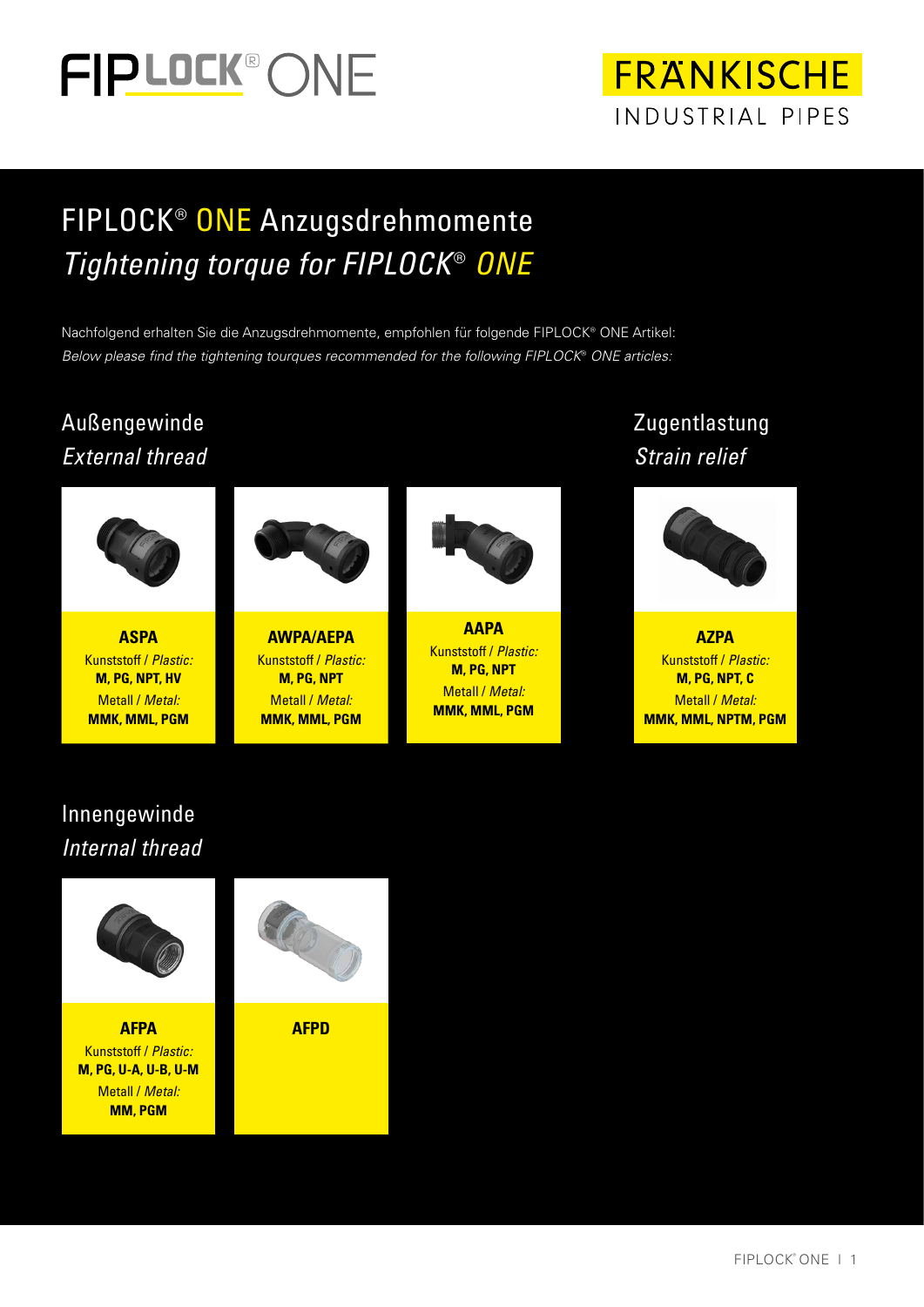

## **FRANKISCHE** INDUSTRIAL PIPES

#### Anzugsdrehmomente Außengewinde *Tightening torque external thread*

| max. Anzugsdrehmomente in Nm<br>max. tightening torque in Nm |                             |                                     | max. Anzugsdrehmomente in Nm<br>max. tightening torque in Nm |                             |                                     |
|--------------------------------------------------------------|-----------------------------|-------------------------------------|--------------------------------------------------------------|-----------------------------|-------------------------------------|
| <b>Gewinde / Thread</b>                                      | <b>Kunststoff / Plastic</b> | <b>Metall / Nickel plated brass</b> | <b>Gewinde / Thread</b>                                      | <b>Kunststoff / Plastic</b> | <b>Metall / Nickel plated brass</b> |
| M12                                                          | 1,5 Nm                      | 7 Nm                                | M12                                                          | 13,3 in-lbf                 | 62,0 in-lbf                         |
| M16                                                          | 3,0 Nm                      | 8 Nm                                | M16                                                          | 26,6 in-lbf                 | 70,8 in-lbf                         |
| M20                                                          | 5.0 Nm                      | 10 Nm                               | M20                                                          | 44,3 in-lbf                 | 88.5 in-lbf                         |
| M25                                                          | 7,0 Nm                      | 11 Nm                               | M25                                                          | 62,0 in-lbf                 | 97,4 in-lbf                         |
| M32                                                          | 9.0 Nm                      | 13 Nm                               | M32                                                          | 79,7 in-Ibf                 | 115,1 in-lbf                        |
| M40                                                          | 11.0 Nm                     | 15 Nm                               | M40                                                          | 97,4 in-lbf                 | 132,8 in-lbf                        |
| M50                                                          | 12,0 Nm                     | 15 Nm                               | M50                                                          | 106,2 in-lbf                | 132,8 in-lbf                        |
| M63                                                          | 12,0 Nm                     | 15 Nm                               | M63                                                          | 106,2 in-lbf                | 132,8 in-lbf                        |
|                                                              |                             |                                     |                                                              |                             |                                     |
| <b>PG07</b>                                                  | $1.5$ Nm                    | 7 Nm                                | <b>PG07</b>                                                  | 13,3 in-lbf                 | 44,3 in-lbf                         |
| <b>PG09</b>                                                  | 3,0 Nm                      | 8 Nm                                | <b>PG09</b>                                                  | 17,7 in-lbf                 | 53,1 in-lbf                         |
| <b>PG11</b>                                                  | 5.0 Nm                      | 10 Nm                               | <b>PG11</b>                                                  | 22,1 in-lbf                 | 53,1 in-lbf                         |
| <b>PG13</b>                                                  | 7,0 Nm                      | 11 Nm                               | <b>PG13</b>                                                  | 26,6 in-lbf                 | 53,1 in-lbf                         |
| <b>PG16</b>                                                  | 9,0 Nm                      | 13 Nm                               | <b>PG16</b>                                                  | 44,3 in-lbf                 | 62,0 in-lbf                         |
| <b>PG21</b>                                                  | 11.0 Nm                     | 15 Nm                               | <b>PG21</b>                                                  | 62,0 in-lbf                 | 88,5 in-lbf                         |
| <b>PG29</b>                                                  | 12,0 Nm                     | 15 Nm                               | <b>PG29</b>                                                  | 79,7 in-Ibf                 | 88,5 in-lbf                         |
| <b>PG36</b>                                                  | 12,0 Nm                     | 15 Nm                               | <b>PG36</b>                                                  | 97,4 in-lbf                 | 132,8 in-lbf                        |
|                                                              |                             |                                     |                                                              |                             |                                     |
| <b>NPT 1/2</b>                                               | 5,0 Nm                      | 8 Nm                                | <b>NPT 1/2</b>                                               | 44,3 in-lbf                 | 70,8 in-lbf                         |
| <b>NPT 3/4</b>                                               | 7.0 Nm                      | 9 Nm                                | <b>NPT 3/4</b>                                               | 62.0 in lbf                 | 79,7 in-Ibf                         |
| NPT <sub>1</sub> "                                           | 9,0 Nm                      | 10 Nm                               | NPT <sub>1</sub> "                                           | 79,7 in-lbf                 | 88,5 in-lbf                         |
| NPT 1 1/4                                                    | 11,0 Nm                     | 15 Nm                               | NPT 1 1/4                                                    | 97,4 in-Ibf                 | 88,5 in-lbf                         |
| <b>NPT 1 1/2</b>                                             | 12.0 Nm                     | 15 Nm                               | NPT 1 1/2                                                    | 106,2 in-Ibf                | 132,8 in-lbf                        |
| NPT <sub>2"</sub>                                            | 12,0 Nm                     | 15 Nm                               | NPT <sub>2</sub>                                             | 106,2 in-lbf                | 132,8 in-lbf                        |

Anwendungsempfehlung: Die Daten der Anzugsdrehmomente basieren auf Werten in Verbindung mit unseren passenden Kunststoff- und Metallgegenmuttern.

*Application recommendation: Data on the tightening torques are based on values in connection with our corresponding polyamide or metal lock nut.*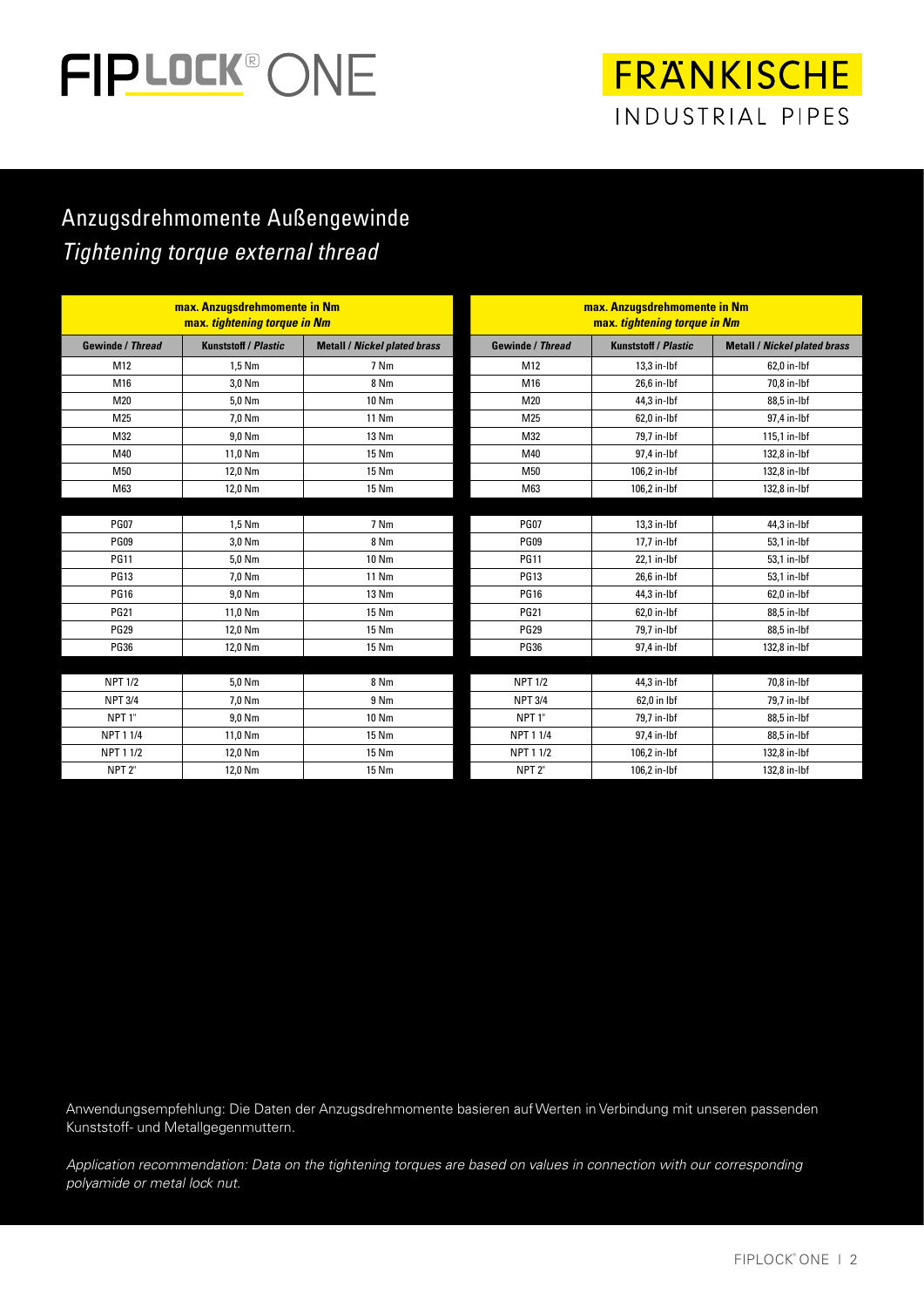# FIPLOCK® ONE

**FRANKISCHE** INDUSTRIAL PIPES

#### Anzugsdrehmomente Zugentlastung *Tightening torque strain relief*

| max. Anzugsdrehmomente in Nm<br>max. tightening torque in Nm |                                     |                                             |                                     | max. Anzugsdrehmomente in Nm<br>max. tightening torque in Nm |                          |                                     |                                             |                                     |                                             |
|--------------------------------------------------------------|-------------------------------------|---------------------------------------------|-------------------------------------|--------------------------------------------------------------|--------------------------|-------------------------------------|---------------------------------------------|-------------------------------------|---------------------------------------------|
|                                                              | Zwischenstutzen / Fittings          |                                             | Hutmutter / Domed cap nuts          |                                                              |                          | <b>Zwischenstutzen / Fittings</b>   |                                             | Hutmutter / Domed cap nuts          |                                             |
| Gewinde<br><b>Thread</b>                                     | <b>Kunststoff</b><br><b>Plastic</b> | <b>Metall</b><br><b>Nickel plated brass</b> | <b>Kunststoff</b><br><b>Plastic</b> | <b>Metall</b><br><b>Nickel plated brass</b>                  | Gewinde<br><b>Thread</b> | <b>Kunststoff</b><br><b>Plastic</b> | <b>Metall</b><br><b>Nickel plated brass</b> | <b>Kunststoff</b><br><b>Plastic</b> | <b>Metall</b><br><b>Nickel plated brass</b> |
| M12                                                          | 1.5 Nm                              | 8.00 Nm                                     | 1,5 Nm                              | 8.00 Nm                                                      | M12                      | 13,3 in-lbf                         | 70.8 in-lbf                                 | 13,3 in-lbf                         | 70.8 in-lbf                                 |
| M16                                                          | 3.0 Nm                              | 10.00 Nm                                    | 3.0 Nm                              | 10.00 Nm                                                     | M16                      | $26.6$ in-lbf                       | 88.5 in-Ibf                                 | 26.6 in-lbf                         | 88.5 in-lbf                                 |
| M20                                                          | 6.0 Nm                              | 12.00 Nm                                    | 6.0 Nm                              | 12.00 Nm                                                     | M20                      | 53,1 in-lbf                         | 106.2 in-lbf                                | 53.1 in-lbf                         | 106.2 in-lbf                                |
| M25                                                          | 8.0 Nm                              | 12.00 Nm                                    | 8.0 Nm                              | 12.00 Nm                                                     | M25                      | 70,8 in-lbf                         | 106.2 in-lbf                                | 70.8 in-lbf                         | 106.2 in-lbf                                |
| M32                                                          | 10.0 Nm                             | 18.00 Nm                                    | 10.0 Nm                             | 18.00 Nm                                                     | M32                      | 88.5 in-Ibf                         | 159.3 in-Ibf                                | 88.5 in-Ibf                         | 159.3 in-Ibf                                |
| M40                                                          | 13,0 Nm                             | 18,00 Nm                                    | 13,0 Nm                             | 18,00 Nm                                                     | M40                      | 115,1 in-lbf                        | 159,3 in-Ibf                                | 115,1 in-lbf                        | 159,3 in-lbf                                |
| M50                                                          | 15,0 Nm                             | 20,00 Nm                                    | 15,0 Nm                             | 20,00 Nm                                                     | M50                      | 132,8 in-lbf                        | 177,0 in-Ibf                                | 132,8 in-lbf                        | 177,0 in-Ibf                                |
| M63                                                          | 16.0 Nm                             | 20.00 Nm                                    | 16.0 Nm                             | 20.00 Nm                                                     | M63                      | 141,6 in-lbf                        | 177.0 in-lbf                                | 141,6 in-lbf                        | 177.0 in-Ibf                                |
|                                                              |                                     |                                             |                                     |                                                              |                          |                                     |                                             |                                     |                                             |
| <b>PG07</b>                                                  | 3,0 Nm                              | 6,25 Nm                                     | 1,7 Nm                              | 6,25 Nm                                                      | <b>PG07</b>              | 26,6 in-lbf                         | 55,3 in-lbf                                 | 15,1 in-lbf                         | 55,3 in-lbf                                 |
| <b>PG09</b>                                                  | 4.0 Nm                              | 6.25 Nm                                     | 2,5 Nm                              | 6.25 Nm                                                      | <b>PG09</b>              | 35,4 in-lbf                         | 55.3 in-Ibf                                 | 22,1 in-lbf                         | 55.3 in-lbf                                 |
| <b>PG11</b>                                                  | 4.0 Nm                              | 6.25 Nm                                     | 2,5 Nm                              | 6,25 Nm                                                      | <b>PG11</b>              | 35,4 in-lbf                         | 55,3 in-Ibf                                 | 22,1 in-lbf                         | 55,3 in-lbf                                 |
| <b>PG13</b>                                                  | 4,0 Nm                              | 6,25 Nm                                     | 2,5 Nm                              | 6,25 Nm                                                      | <b>PG13</b>              | 35,4 in-Ibf                         | 55,3 in-lbf                                 | 22,1 in-lbf                         | 55,3 in-Ibf                                 |
| <b>PG16</b>                                                  | 6.0 Nm                              | 7.50 Nm                                     | 3.3 Nm                              | 7.50 Nm                                                      | <b>PG16</b>              | 53,1 in-lbf                         | 66.4 in-lbf                                 | 26.6 in-lbf                         | 66.4 in-lbf                                 |
| <b>PG21</b>                                                  | 8,0 Nm                              | 10.00 Nm                                    | 5,0 Nm                              | 10,00 Nm                                                     | <b>PG21</b>              | 70,8 in-Ibf                         | 159,3 in-Ibf                                | 44,3 in-Ibf                         | 159,3 in-lbf                                |
| <b>PG29</b>                                                  | 13,0 Nm                             | 10,00 Nm                                    | 5,0 Nm                              | 10,00 Nm                                                     | <b>PG29</b>              | 115,1 in-lbf                        | 159,3 in-lbf                                | 44,3 in-lbf                         | 159,3 in-lbf                                |
| <b>PG36</b>                                                  | 13.0 Nm                             | 10.00 Nm                                    | 5.0 Nm                              | 10.00 Nm                                                     | <b>PG36</b>              | 115.1 in-lbf                        | 159.3 in-lbf                                | 44.3 in-lbf                         | 159.3 in-Ibf                                |
| <b>PG48</b>                                                  | 13,0 Nm                             | 10,00 Nm                                    | 5,0 Nm                              | 10,00 Nm                                                     | <b>PG48</b>              | 115,1 in-lbf                        | 159,3 in-lbf                                | 44,3 in-Ibf                         | 159,3 in-lbf                                |
|                                                              |                                     |                                             |                                     |                                                              |                          |                                     |                                             |                                     |                                             |
| <b>NPT 3/8</b>                                               | 1,5 Nm                              | 6,00 Nm                                     | 1,5 Nm                              | 6,00 Nm                                                      | <b>NPT 3/8</b>           | $13,3$ in- $Ibf$                    | 70,8 in-lbf                                 | 13,3 in-lbf                         | 70,8 in-lbf                                 |
| <b>NPT 1/2</b>                                               | $1.5$ Nm                            | 8.00 Nm                                     | 1,5 Nm                              | 8.00 Nm                                                      | <b>NPT 1/2</b>           | $13,3$ in-Ibf                       | 70.8 in-Ibf                                 | 13,3 in-lbf                         | 70,8 in-lbf                                 |
| <b>NPT 3/4</b>                                               | 6,0 Nm                              | 12,00 Nm                                    | 6,0 Nm                              | 12,00 Nm                                                     | <b>NPT 3/4</b>           | 53,1 in-lbf                         | 106,2 in-lbf                                | 53,1 in-lbf                         | 106,2 in-lbf                                |
| NPT <sub>1</sub> "                                           | 8,0 Nm                              | 12,00 Nm                                    | 8,0 Nm                              | 12,00 Nm                                                     | NPT <sub>1</sub> "       | 70,8 in-Ibf                         | 106,2 in-lbf                                | 70,8 in-lbf                         | 106,2 in-lbf                                |

Anwendungsempfehlung: Die Daten der Anzugsdrehmomente basieren auf Werten in Verbindung mit unseren passenden Kunststoff- und Metallgegenmuttern.

*Application recommendation: Data on the tightening torques are based on values in connection with our corresponding polyamide or metal lock nut.*